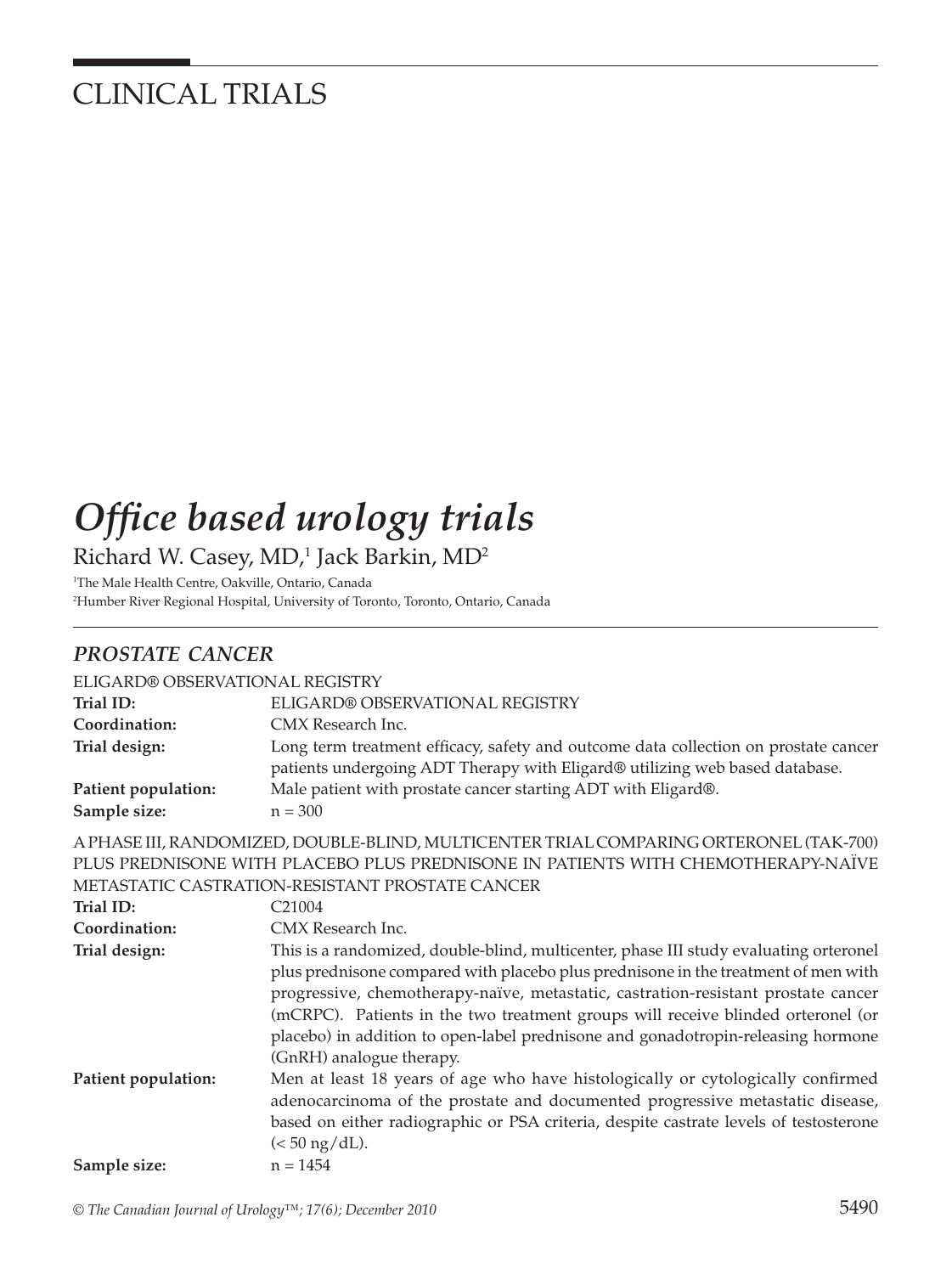#### A PHASE III, RANDOMIZED, DOUBLE-BLIND, MULTICENTER TRIAL COMPARING ORTERONEL (TAK-700) PLUS PREDNISONE WITH PLACEBO PLUS PREDNISONE IN PATIENTS WITH METASTATIC CASTRATION-RESISTANT PROSTATE CANCER THAT HAS PROGRESSED DURING OR FOLLOWING DOCETAXEL-BASED THED A DV

| I FILINAL'I         |                                                                                                                                                                                                                                                                                                                                                  |
|---------------------|--------------------------------------------------------------------------------------------------------------------------------------------------------------------------------------------------------------------------------------------------------------------------------------------------------------------------------------------------|
| Trial ID:           | C <sub>21005</sub>                                                                                                                                                                                                                                                                                                                               |
| Coordination:       | CMX Research Inc.                                                                                                                                                                                                                                                                                                                                |
| Trial design:       | This is a randomized, double-blind, multicenter, phase III study evaluating orteronel<br>plus prednisone, compared with placebo plus prednisone, in men with metastatic,<br>castration-resistant prostate cancer (mCRPC). Gonadotropin-releasing hormone (GnRH)<br>analogue therapy will be continued unless the patient is surgically castrate. |
| Patient population: | Men at least 18 years of age who have histologically confirmed or cytologically confirmed<br>adenocarcinoma of the prostate that has progressed following 1 to 2 prior cytotoxic<br>chemotherapies, at least 1 of which must have included docetaxel therapy. Patients<br>can be symptomatic or asymptomatic.                                    |
| Sample size:        | $n = 1083$                                                                                                                                                                                                                                                                                                                                       |

A DOUBLE-BLIND, PLACEBO-CONTROLLED STUDY TO EVALUATE NEW OR WORSENING LENS OPACIFICATIONS IN SUBJECTS WITH NON-METASTATIC PROSTATE CANCER RECEIVING DENOSUMAB FOR BONE LOSS DUE TO ANDROGEN-DEPRIVATION THERAPY

| Trial ID:           | 20080560                                                                                                                                                                                                                                                                                                                                                                                        |
|---------------------|-------------------------------------------------------------------------------------------------------------------------------------------------------------------------------------------------------------------------------------------------------------------------------------------------------------------------------------------------------------------------------------------------|
| Coordination:       | CMX Research Inc.                                                                                                                                                                                                                                                                                                                                                                               |
| Trial design:       | This is a multi-center, randomized, double-blind, placebo-controlled study in patients<br>with non-metastatic prostate cancer undergoing androgen deprivation therapy (ADT).<br>Approximately 760 patients will be randomly assigned to receive placebo or denosumab<br>at a dose of 60 mg once every 6 months (Q6M) in a 1:1 allocation ratio for 12 months<br>(i.e. study day 1 and month 6). |
| Patient population: | Patients with baseline LOCS III status (< 3.0 at all sites [P,C,NO] vs. $\geq$ 3.0 at any of these<br>sites), age group $\left($ < 70, 70 to 80 years, $> 80$ years), and subject-reported history of<br>cataract (yes/no).                                                                                                                                                                     |
| Sample size:        | $n = 760$                                                                                                                                                                                                                                                                                                                                                                                       |

AN OPEN-LABEL, MULTI-CENTRE, RANDOMIZED, PARALLEL-ARM ONE-YEAR TRIAL, COMPARING THE EFFICACY AND SAFETY OF DEGARELIX THREE-MONTH DOSING REGIMEN WITH GOSERELIN ACETATE IN PATIENTS WITH PROSTATE CANCER REQUIRING ANDROGEN DEPRIVATION THERAPY

| Trial ID:           | 200486 C35                                                                                |
|---------------------|-------------------------------------------------------------------------------------------|
| Coordination:       | CMX Research Inc.                                                                         |
| Trial design:       | This is an open-label, multi-centre, randomized, parallel-arm trial with subcutaneous     |
|                     | (s.c.) injections of degarelix three-month depot or goserelin acetate three-month implant |
|                     | in patients with advanced prostate cancer.                                                |
| Patient population: | Male patients 18 years or older. Patients with histologically confirmed adenocarcinoma    |
|                     | of the prostate for which endocrine treatment is indicated.                               |
| Sample size:        | $n = 825$                                                                                 |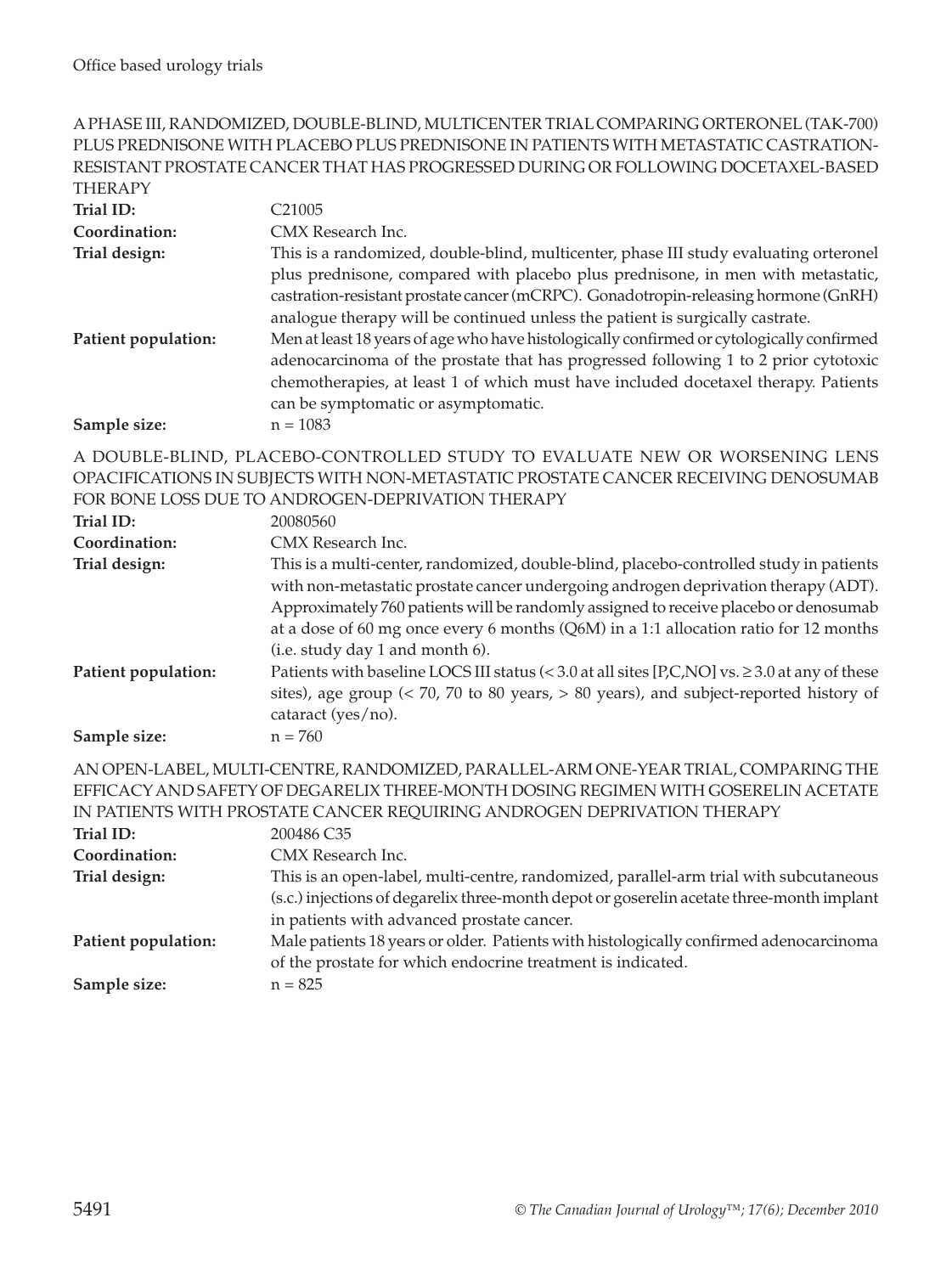### *BENIGN PROSTATIC HYPERPLASIA*

A DOSE-FINDING, MULTI-CENTRE, DOUBLE-BLIND, RANDOMIZED, PARALLEL, PLACEBO-CONTROLLED TRIAL TO INVESTIGATE EFFICACY AND SAFETY OF DEGARELIX IN MEN WITH LOWER URINARY TRACT SYMPTOMS (LUTS) ASSOCIATED WITH BENIGN PROSTATIC HYPERPLASIA (BPH)

| Trial ID:                | 200486 CS36                                                                             |
|--------------------------|-----------------------------------------------------------------------------------------|
| Coordination:            | CMX Research Inc.                                                                       |
| Trial design:            | A dose-finding, multi-centre, double-blind, randomized, parallel, placebo-controlled    |
|                          | trial to investigate efficacy and safety of degarelix in men with lower urinary tract   |
|                          | symptoms (LUTS) associated with benign prostatic hyperplasia.                           |
| Patient population:      | Male patients, aged 50 or older. Clinical signs and symptoms of BPH for greater than    |
|                          | 6 months. Moderate to severe LUTS at screening, as defined by IPSS greater than 13.     |
|                          | An IPSS QoL score of greater than 3 at screening. Prostate specific antigen (PSA)       |
|                          | at screening less than 10 $\frac{mg}{mL}$ . Maximum urinary flow (Qmax) ranging between |
|                          | 5 to 15 mL/second with a minimum voided greater than 125 mL at screening.               |
| $0.00011334 - 0.0011334$ |                                                                                         |

**Sample size & endpoint:**  $n = 128$ 

A MULTICENTER, DOUBLE-BLIND, RANDOMIZED, PLACEBO-CONTROLLED, PARALLEL GROUP STUDY OF THE EFFICACY AND SAFETY OF INTRAPROSTATIC ADMINISTRATION OF BOTOX® 200 U (BOTULINUM TOXIN TYPE A) PURIFIED NEUROTOXIN COMPLEX TO TREAT LOWER URINARY TRACT SYMPTOMS DUE

TO BENIGN PROSTATIC HYPERPLASIA

| Trial ID:                                    | 191622-100                                                                                                                                                                                                                                                                                                                                                                         |
|----------------------------------------------|------------------------------------------------------------------------------------------------------------------------------------------------------------------------------------------------------------------------------------------------------------------------------------------------------------------------------------------------------------------------------------|
| Coordination:                                | CMX Research Inc.                                                                                                                                                                                                                                                                                                                                                                  |
| Trial design:                                | This is a multicenter, double-blind, randomized, placebo-controlled, parallel-group,<br>single-dose study; with the option of open-label retreatment with BOTOX® 200 U. The<br>study will assess the efficacy of intraprostatic administration of BOTOX® 200 U compared<br>with placebo to treat lower urinary tract symptoms (LUTS) due to benign prostatic<br>hyperplasia (BPH). |
| Patient population:                          | Men with a history of LUTS and signs suggestive of BPH with clinical enlargement of<br>the prostate, who have previously been treated with licensed oral BPH pharmacotherapy<br>or who do not wish to continue on their current BPH pharmacotherapy, and who have<br>not had a marked response following the sham run-in period.                                                   |
| <b>Sample size &amp; endpoint:</b> $n = 274$ |                                                                                                                                                                                                                                                                                                                                                                                    |